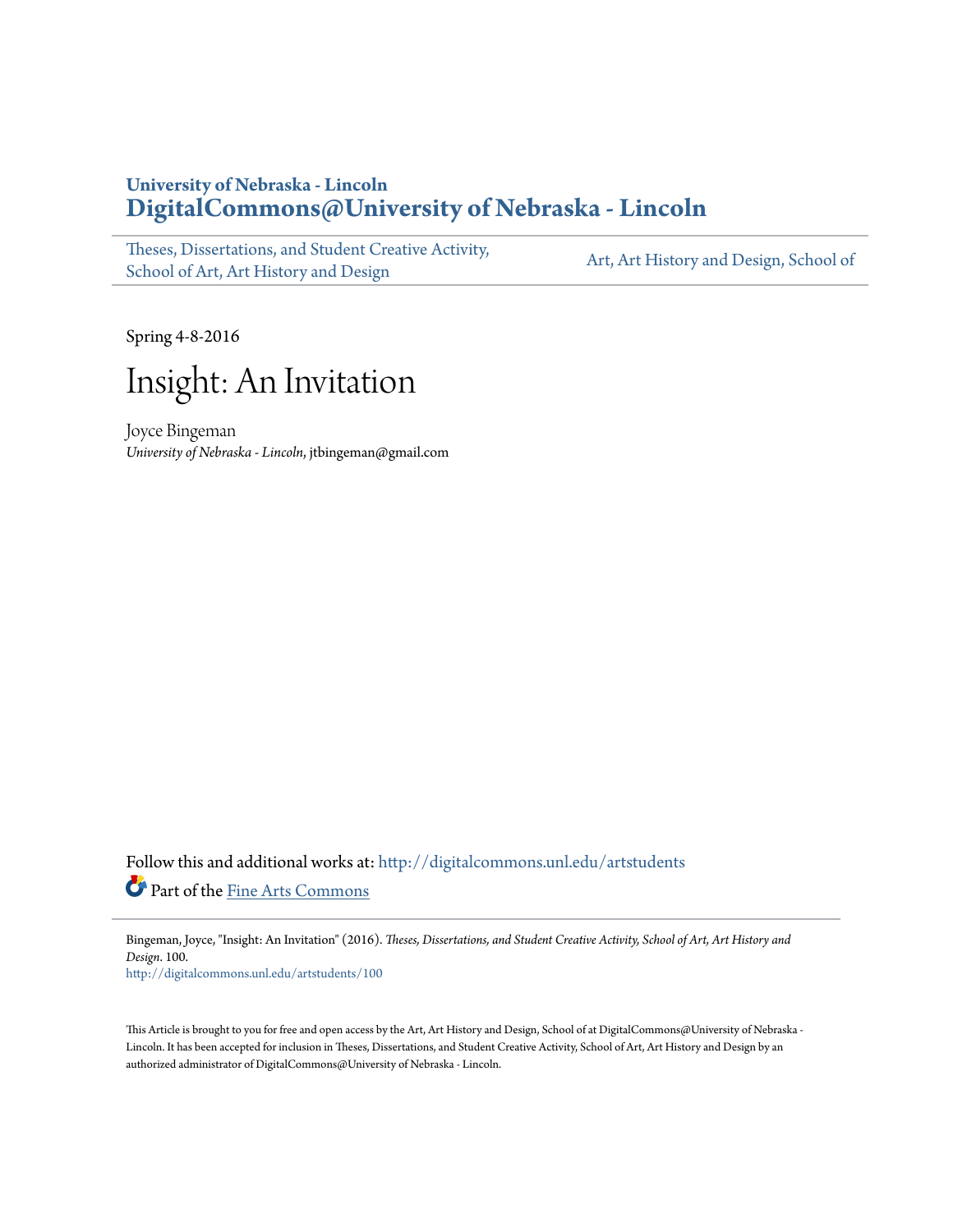## INSIGHT: AN INVITATION

by

Joyce Bingeman

## A THESIS

Presented to the Faculty of

The Graduate College at the University of Nebraska

In Partial Fulfillment of Requirements

For the Degree of Master of Fine Arts

Major: Art

Under the Supervision of Professor Karen Kunc

Lincoln, Nebraska

May, 2016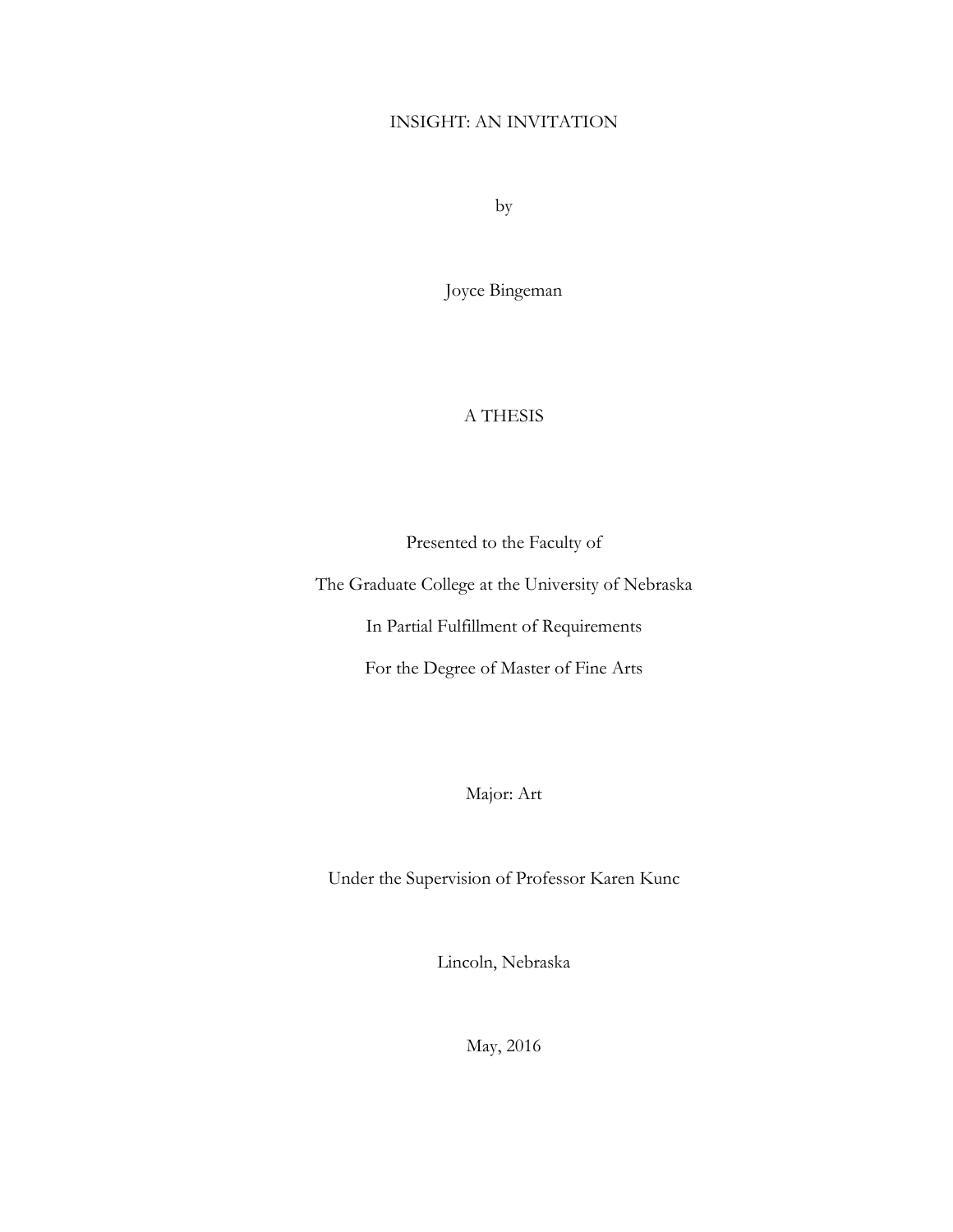## INSIGHT: AN INVITATION

Joyce Bingeman, M.F.A.

University of Nebraska, 2016

Advisor: Karen Kunc

My abstractions originate in my relationships to my mother, father, and self. Visual entry points of whiteness, flatness, and organic shapes become a language and form of communication that speak to my connections with my family. They begin as quiet and contemplative works with minimal use of color and imagery that oscillate around an ovular organic form and shift to more colorful pure abstractions.

Working consecutively with a similar shape in size and appearance came naturally to me as I began putting paintbrush to paper. My impetus was to complete a form and reveal its edges with gesso – lines that connect in infinity with muted color, making a shape embedded within the charged white around the spaces. It was months later that I attended my first ultrasound and saw a tiny circular form surrounded by deep space; its mark resonated within me.

Shapes and text became even more meaningful to the work after the unexpected passing of my father. Organically rendered pages with quasi-biblical phrasing collaged on top began to correlate with my grief. They transformed from random religious poetic sentiments into a manual on what it means for me to grieve with words like: "The cold damp terrified her" and "There was a deep silence." The text, which meditates on sin and wickedness, relates to conditions that I concern myself with as a Christian. Inclusion of found phrases from the discarded library book *Infelice* began as a curiosity to explore textual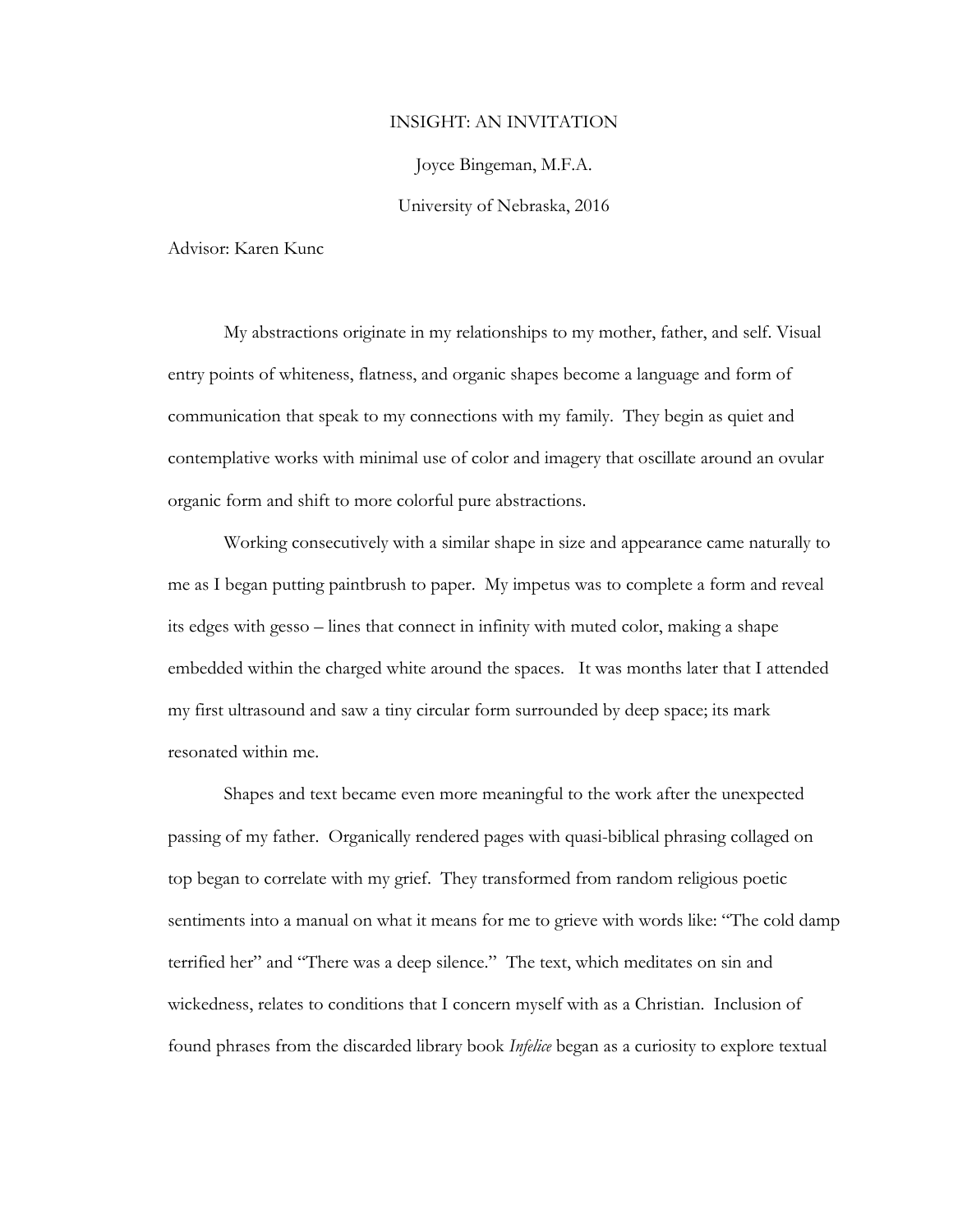conversation in abstract work. Out-of-context quotes from a nun scolding a little girl about killing her pet dove became odd poetic phrasings, which intrigued me.

The language of the shapes also connects in all of the works due to the pervasive reworking of the surfaces. Sanding represents a physical change of the page. My act of removal is a process that reveals a more unified or complete image. Each page, crafted over a series of months is worked, layered, sanded, and drawn upon again. The labor and intensity within each page represents my desire to offer the viewer a gift at my show, where they are invited to engage with the pages through prompting text to sit, contemplate, and take one from the wall.

A small space, built by two walls at my thesis exhibition welcomes the viewer to spend time in a room where formalism and experience meet. I provide two benches in this space, which invite an opportunity for a collective experience. Taken from my church, they symbolize my connection with my community and where I spend my time. Through communal participatory actions I invite the viewer to become a part of my community. This setting is meant to coax the viewer into a moment where their only task in the world, right then and there, is to be present in the intimate space. This is achieved by viewing the work through the lens of a prompt on the wall or taking the time to sift through the imagery and choose which piece they want. Within here lies the insight for the viewer.

I do not remember when we began using the word with each other in conversation but somewhere over the years my mom and I began referring to the fateful events in our lives as "kismet" (kis·met /ˈkizmit,-ˌmet/ *noun* destiny; fate). A true lover of random occurrences, my mom always marveled at the kismet of her zodiac readings, once choosing a life-changing career due to the prediction of a Chinese fortune cookie. Kismet became a dialogue between us for all of the things that we could not communicate, such as my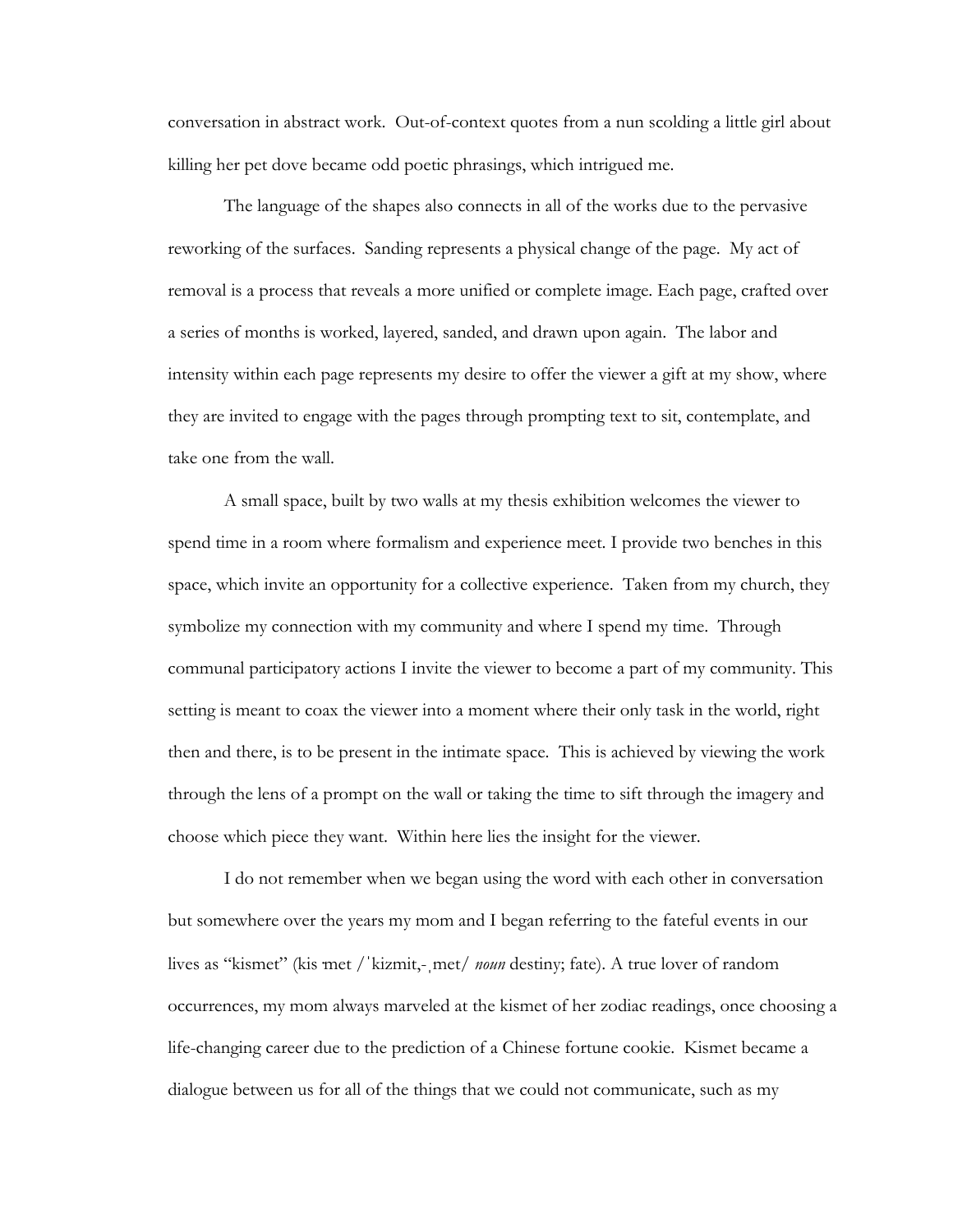deepening move towards faith and spirituality or her occasional frustration with her lot in life – it was all just kismet.

Perhaps then, it too was kismet the evening she began painting a sketchbook as a gift for me from an old textbook titled *Insight*. Every night, settled into the couch long after work, she would flip the page, paint a spread, and wait for it to dry. Sometimes the paintings took the form of milky whites drifting to pinks and browns and other times she skipped passages and pages where the text was too important to cover. Maybe she had run out of that one color in the paint-by-number set left over from her younger years or maybe she felt the need to switch things up. Either way, every night she would flip the page and paint.

My works on paper incorporate all of these elements: through stages over time, including screen-printed text, painting over the text, various choices of materials and fortunes written on the back (fortune source: *Infelice* by Augusta Jane Evans). My thesis exhibition presents an installation of these works in which the viewer is welcomed into an inner sanctum space and offered an invitation – a gift of art and of time to contemplate their inner world. My communication of generosity is a chance to be a part of something larger and a chance to participate in an event guided by kismet and insight.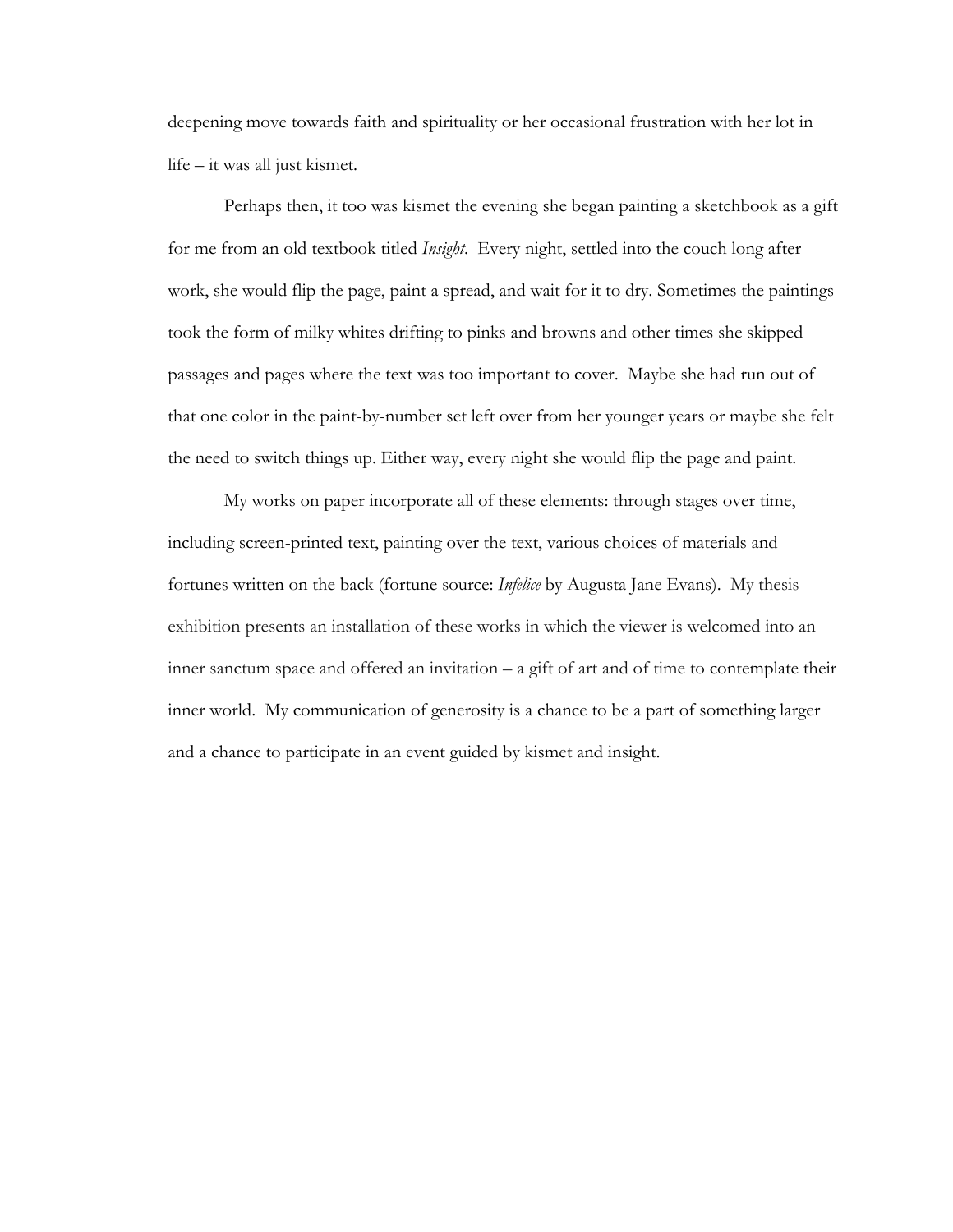

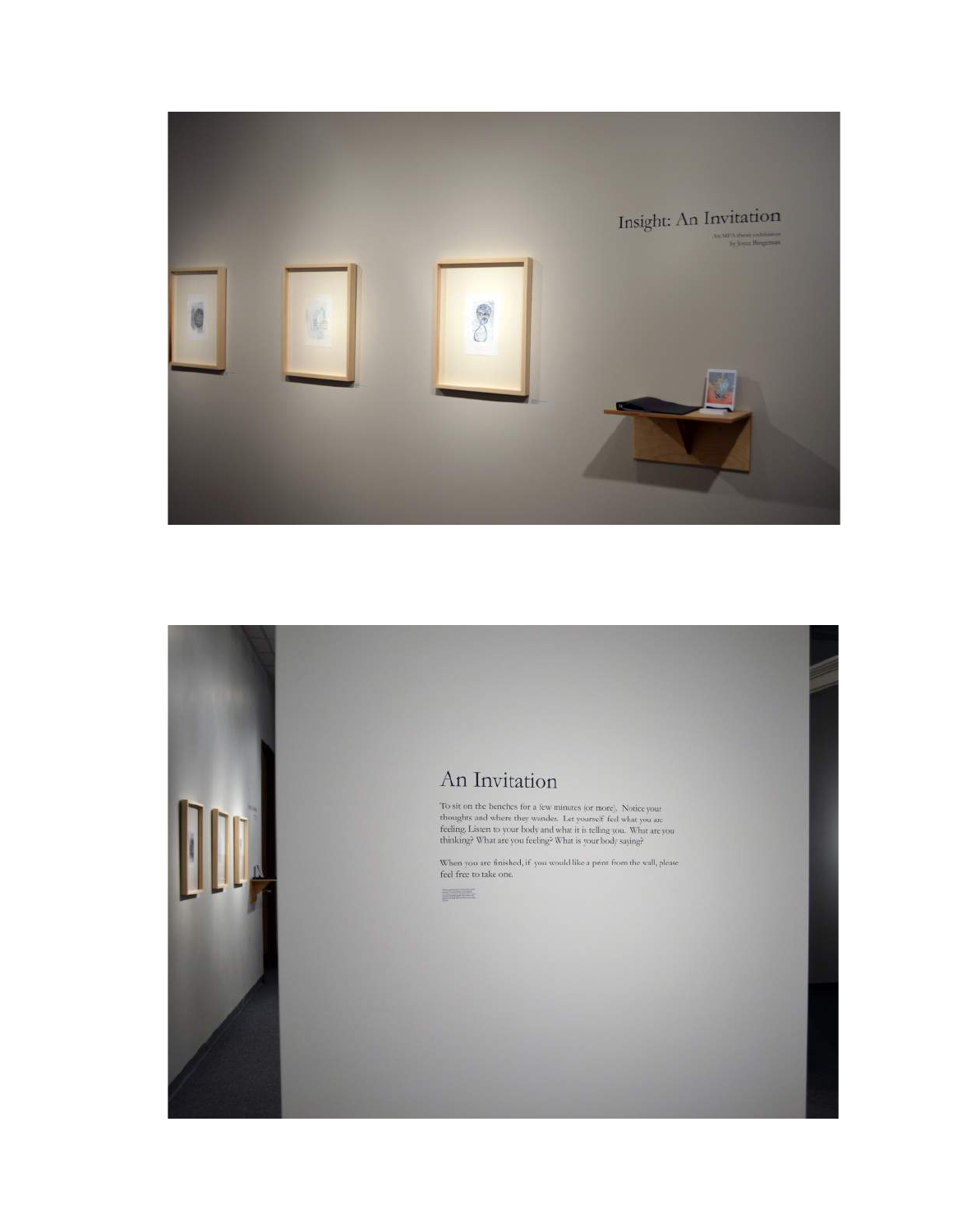

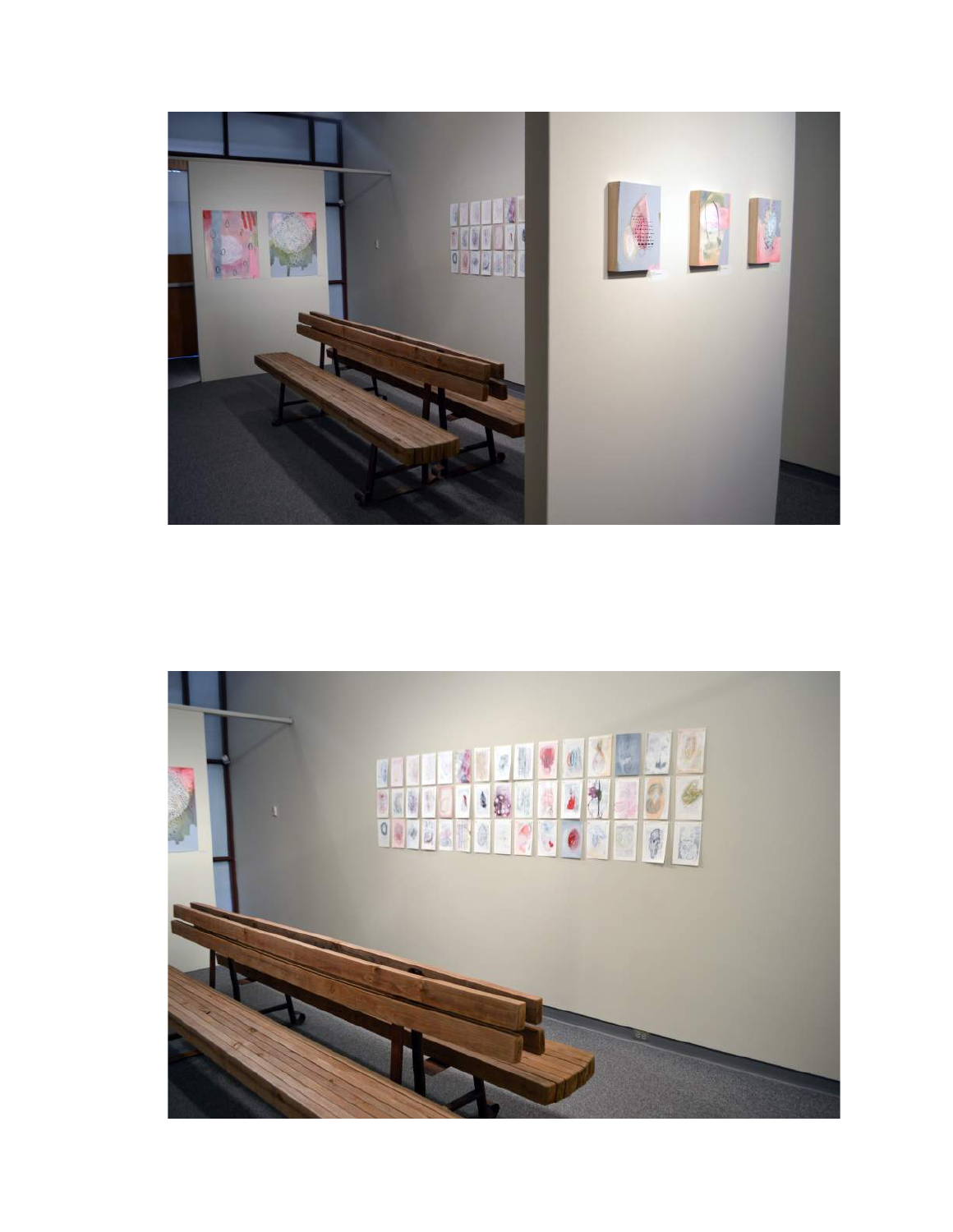

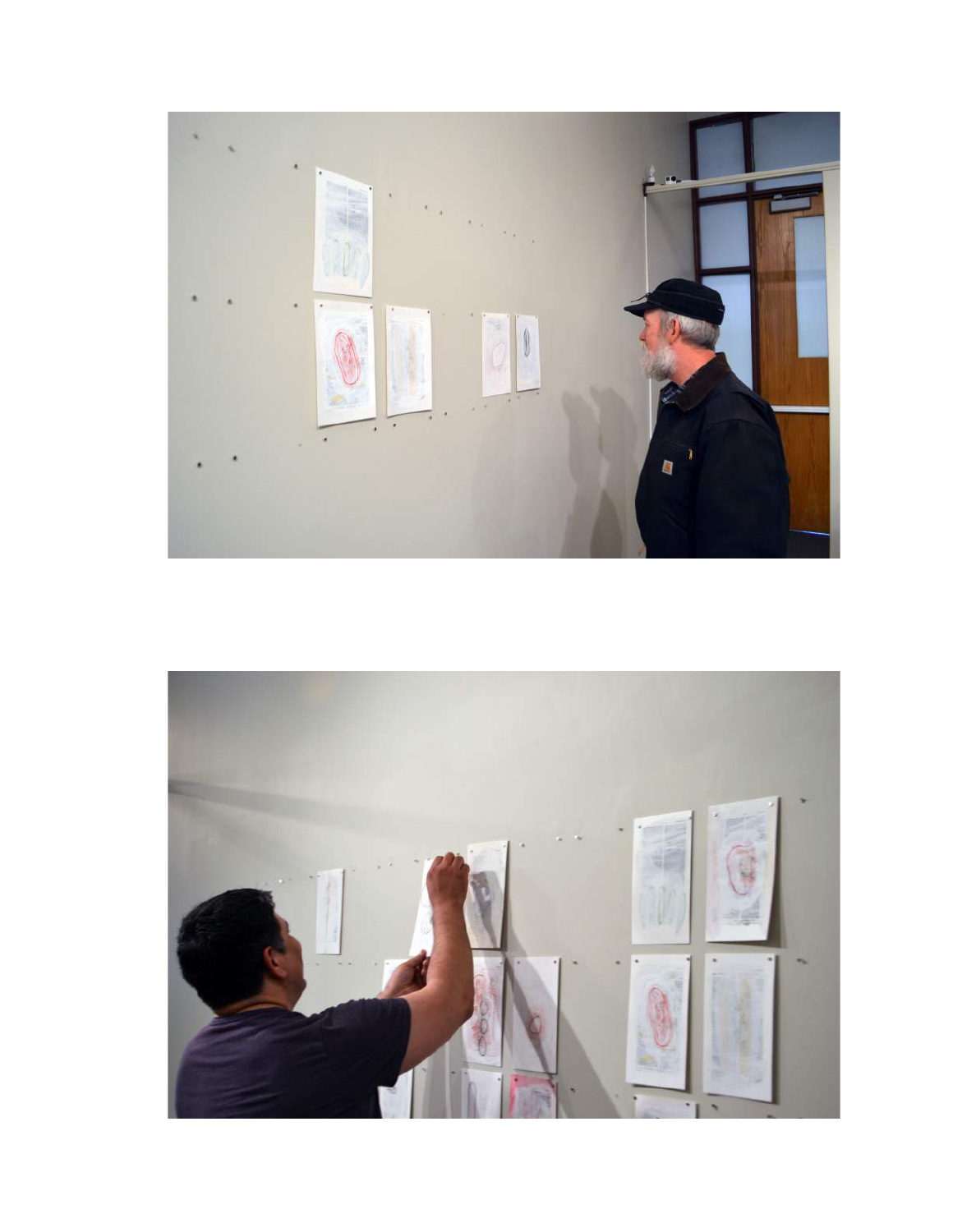

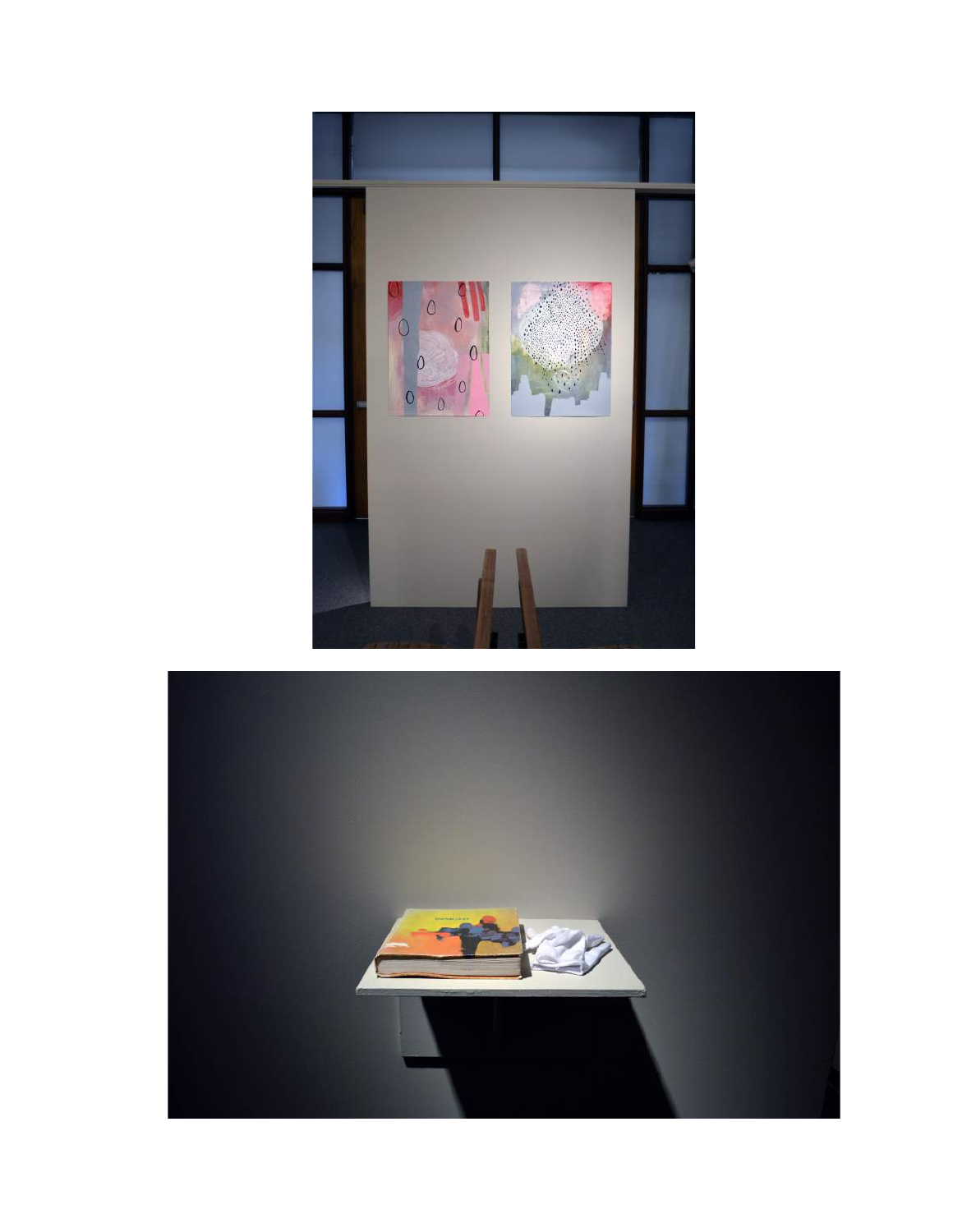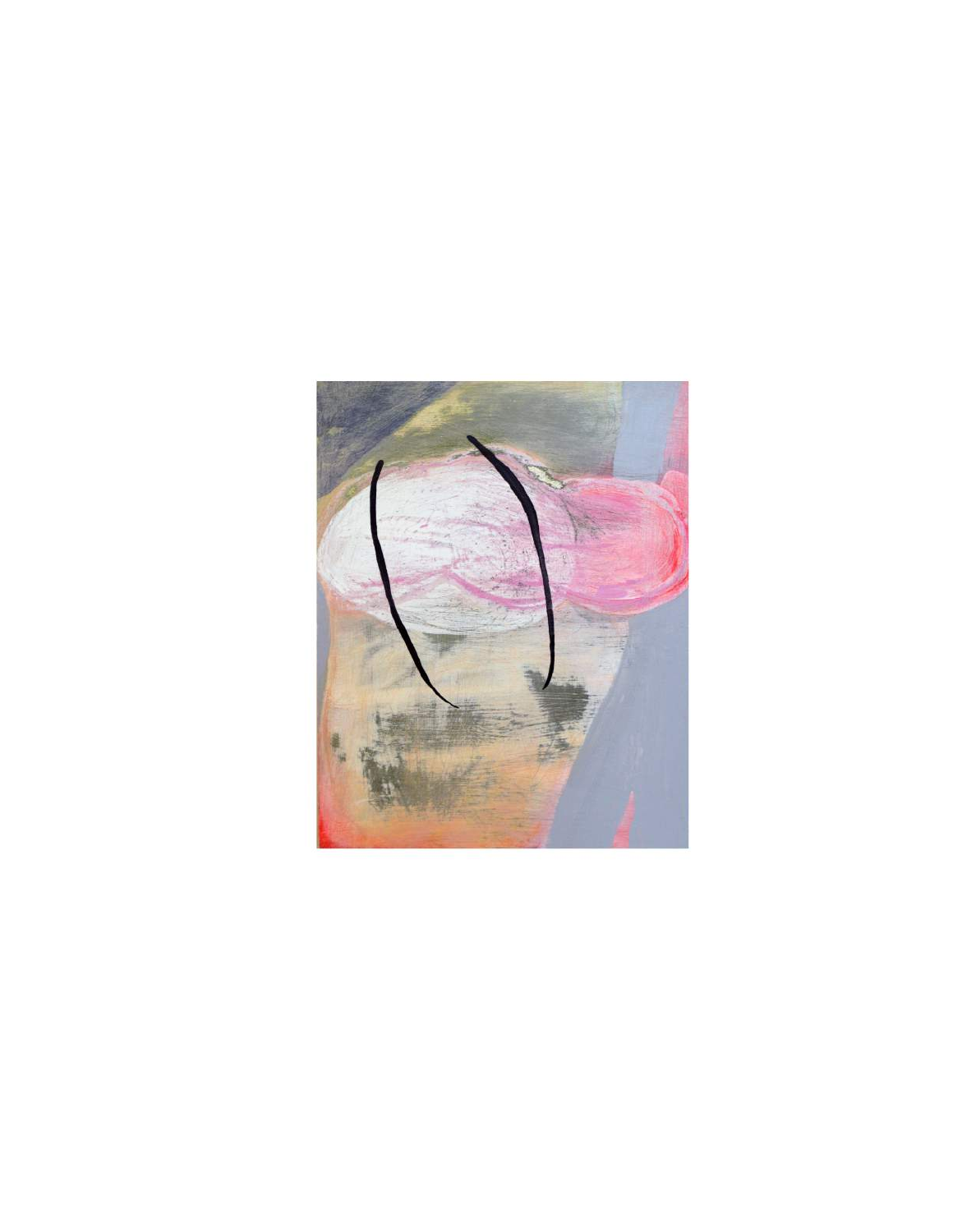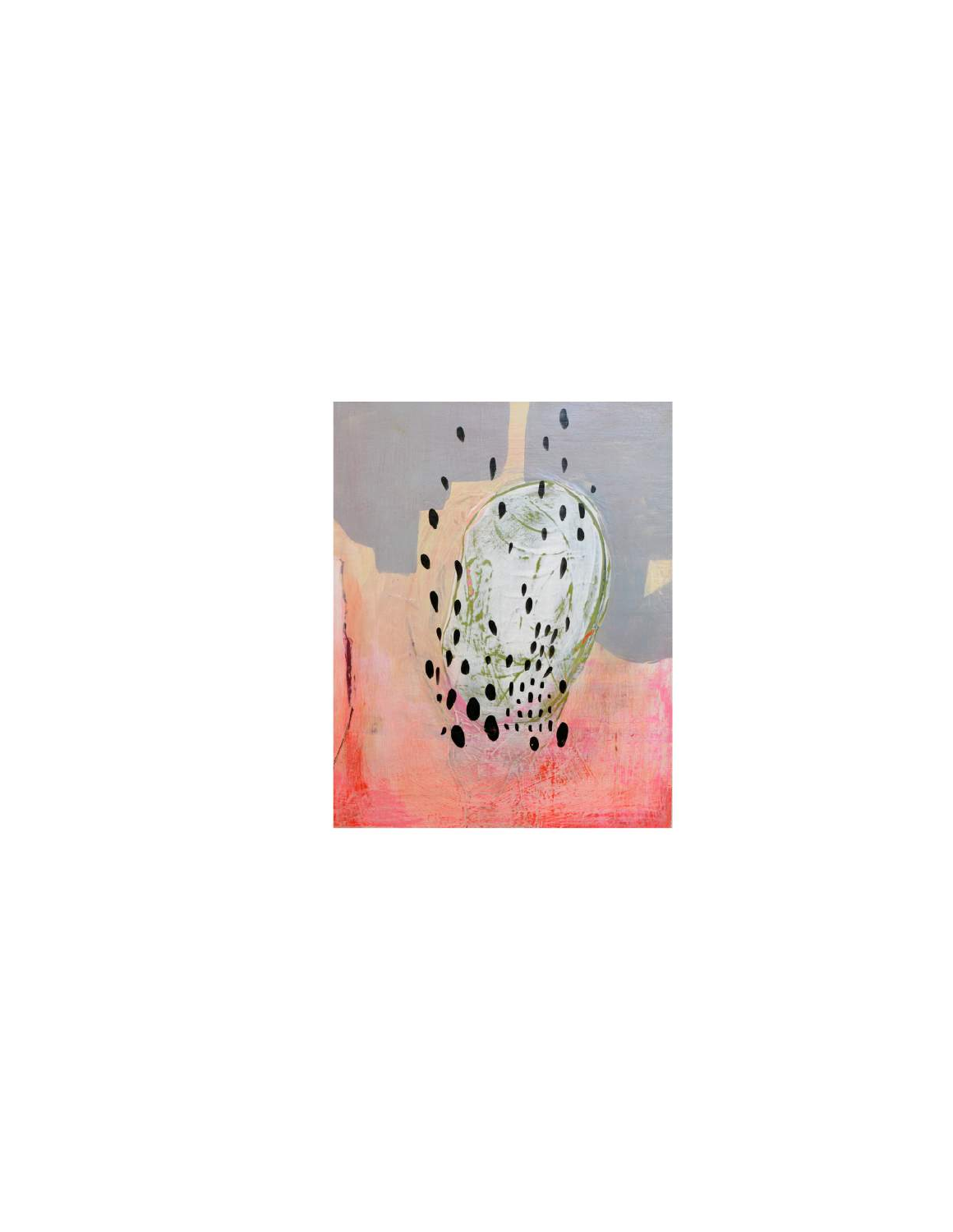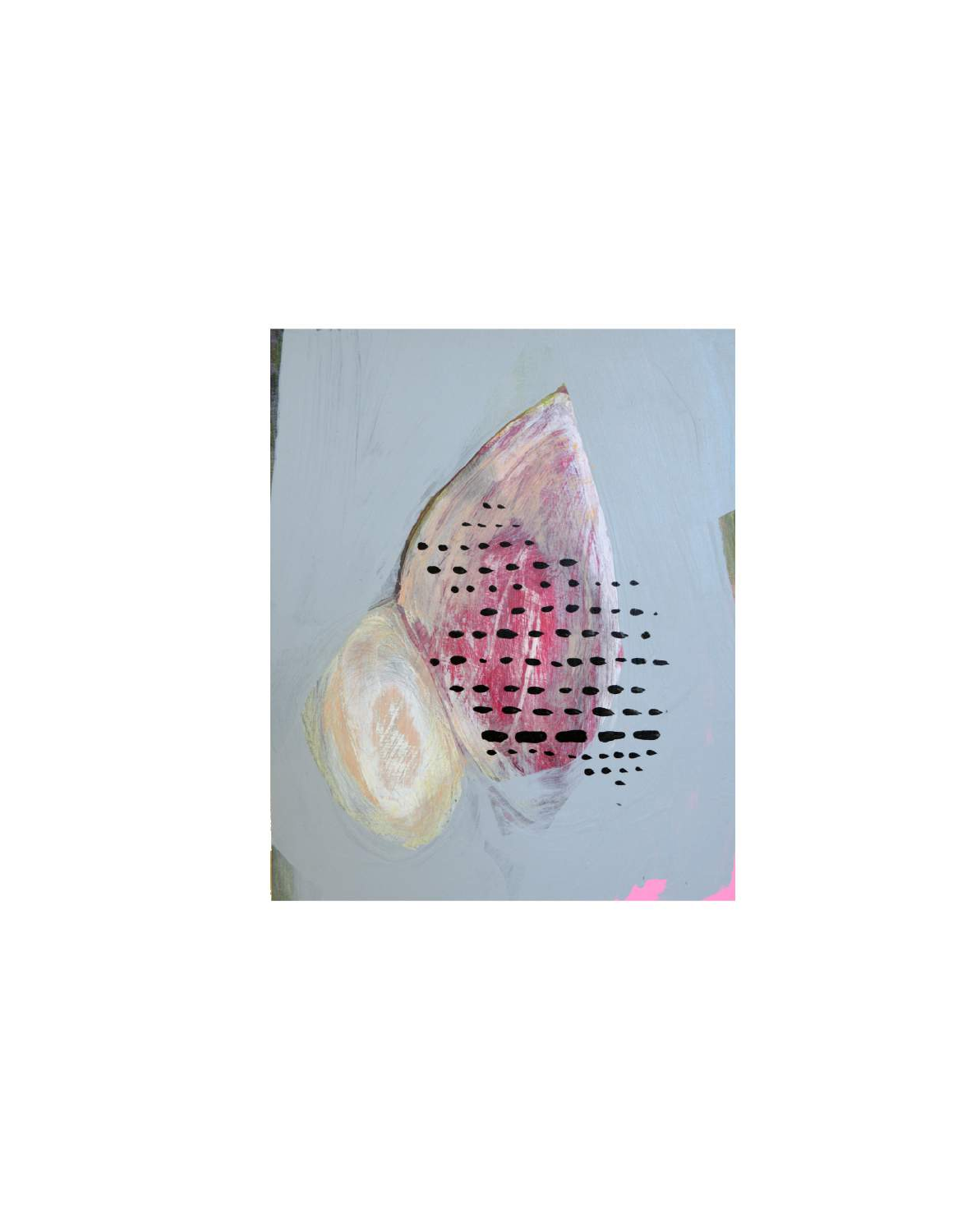